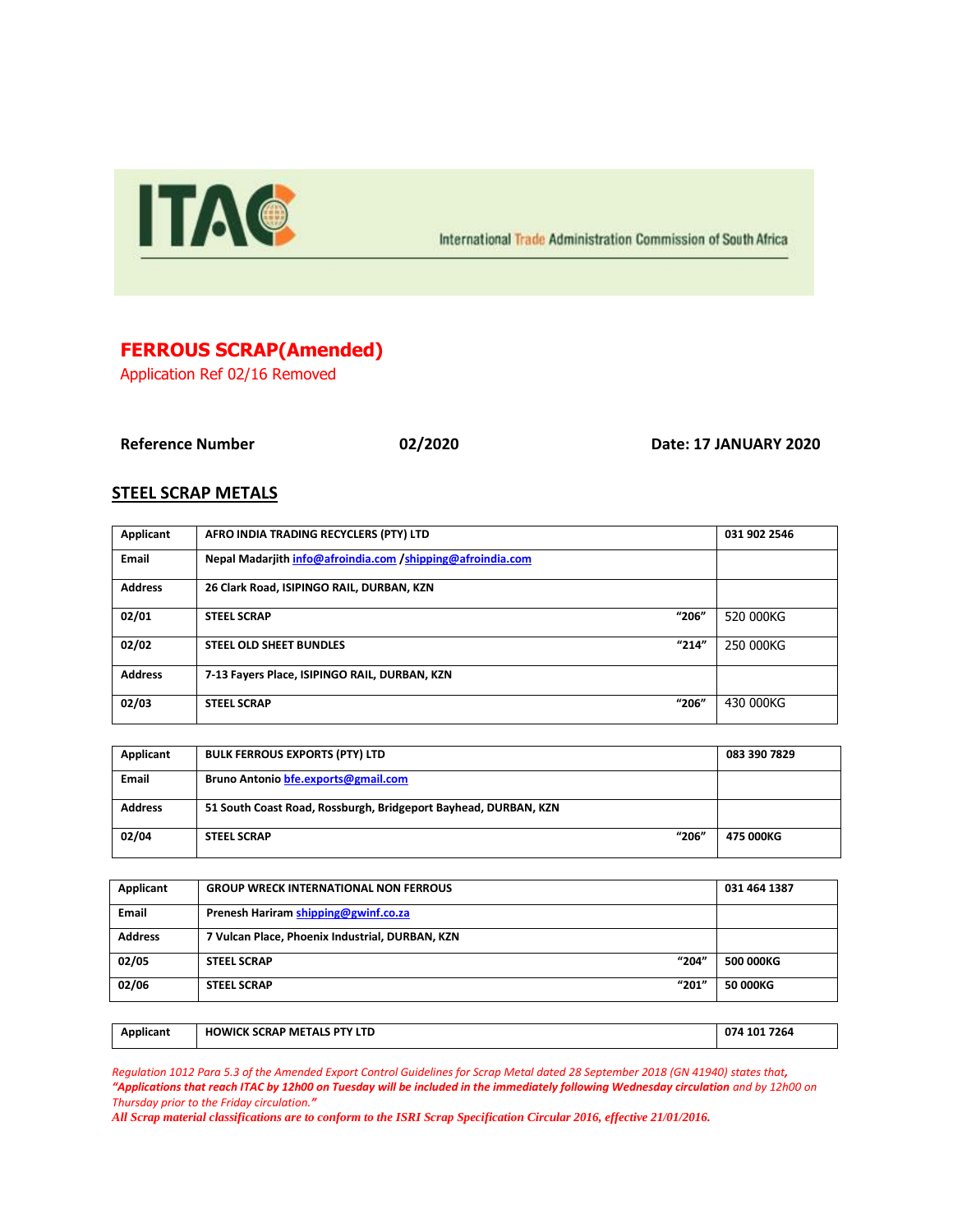| <b>Email</b>   | Jaco Botha howickscrap@gmail.com |          |
|----------------|----------------------------------|----------|
| <b>Address</b> | Nr 7 Campbell Road, HOWICK, KZN  |          |
| 02/07          | "204"<br><b>STEEL SCRAP</b>      | 56 000KG |

| Applicant      | <b>JIMMY'S SCRAP METALS CC</b>              | 011 815 4113 |
|----------------|---------------------------------------------|--------------|
| <b>Email</b>   | Casper Moodie debbie@jimmysscrap.co.za      |              |
| <b>Address</b> | 24 Lewis Avenue Strubenvale SPRNGS, GAUTENG |              |
| 02/08          | "204"<br><b>WIRE SCRAP(Loose)</b>           | 209 000KG    |
| 02/09          | "257"<br><b>MIXED CAST IRON</b>             | 52 000KG     |

| Applicant      | <b>METLITE ALLOYS PTY LTD</b>                               | 041 453 8085 |
|----------------|-------------------------------------------------------------|--------------|
| Email          | Daneel Du Preez Daneel@metlite.co.za                        |              |
| <b>Address</b> | Nr 14 Reis Street, Deal Party, PORT ELIZABETH, EASTERN CAPE |              |
| 02/10          | "219"<br><b>MACHINE SHOP TURNINGS</b>                       | 60 000KG     |

| Applicant      | <b>PREMIER SCRAP METAL (Pty) Ltd</b>                    | 031 500 1813 |
|----------------|---------------------------------------------------------|--------------|
| Email          | Pachaiyappan sales@premierscrap.co.za                   |              |
| <b>Address</b> | 30 Aberdare Drive, Phoenix Industrial Park, DURBAN, KZN |              |
| 02/11          | "214"<br><b>STEEL OLD SHEET BUNDLES</b>                 | 375 000KG    |

| Applicant      | <b>RECLAMATION HOLDINGS</b>                                   |       | 011 8806410 |
|----------------|---------------------------------------------------------------|-------|-------------|
| <b>Email</b>   | Kevin Pleaner kevinp@reclam.co.za/nephraim@reclam.co.za       |       |             |
| <b>Address</b> | 38-44 Jeffels Road, Prospecton, DURBAN, KZN                   |       |             |
| 02/12          | <b>STEEL SCRAP</b>                                            | "201" | 100 000KG   |
| 02/13          | <b>WIRE SCRAP(Loose)</b>                                      | "204" | 27 000KG    |
| 02/14          | <b>STEEL SCRAP</b>                                            | "205" | 100 000KG   |
| 02/15          | <b>SHREDDED STEEL SCRAP</b>                                   | "211" | 300 000KG   |
| 02/16          | <b>TURNINGS AND BORINGS MIX (REMOVED DUPLICATION)</b>         | "220" | 50 000KG    |
| <b>Address</b> | 103-113 Burman Road, DEAL PARTY, PORT ELIZABETH, EASTERN CAPE |       |             |
| 02/17          | <b>STEEL SCRAP</b>                                            | "201" | 150 000KG   |
| 02/18          | <b>TURNINGS AND BORINGS MIX</b>                               | "220" | 50 000KG    |

| Applicant      | RED METALS AND MACHINERY (PTY) LTD        | 035 797 3951 |
|----------------|-------------------------------------------|--------------|
| <b>Email</b>   | Nezar Steinhobel redscrap@mweb.co.za      |              |
| <b>Address</b> | 59-61 Kabelkring, Alton, RICHARDSBAY, KZN |              |

*Regulation 1012 Para 5.3 of the Amended Export Control Guidelines for Scrap Metal dated 28 September 2018 (GN 41940) states that, "Applications that reach ITAC by 12h00 on Tuesday will be included in the immediately following Wednesday circulation and by 12h00 on Thursday prior to the Friday circulation."*

*All Scrap material classifications are to conform to the ISRI Scrap Specification Circular 2016, effective 21/01/2016.*